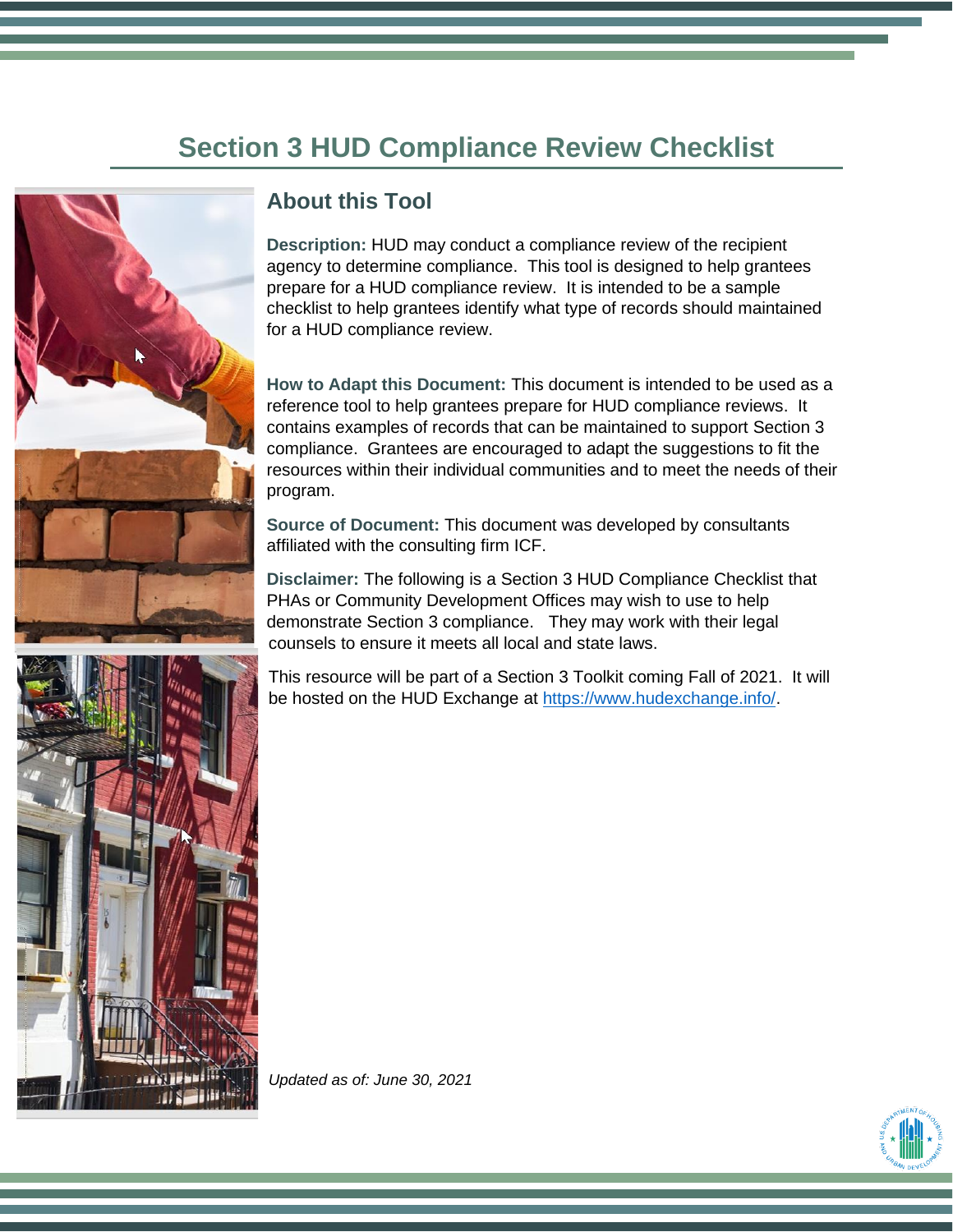# **Section 3 HUD Compliance Review Checklist**

*An example of some records that recipients should maintain for a compliance review are:* 

## Planning and Procedure Documents

- $\Box$  Copies of signed Consolidated Plan or Public Housing Annual Plan certifications/ assurances.
- $\Box$  Annual Plans or other performance reports (i.e., Consolidated Plans, Action Plans, CAPERs, PHA Annual Plans, Budget documents, etc.), to determine the beginning and end dates of the recipient's program or fiscal year and the dollar amount of covered projects/activities that were completed during the program or fiscal years under review.
- $\Box$  Recipient procedures for monitoring subrecipients, developers, contractors, and subcontractors for compliance.
- $\Box$  Descriptions of procedures used by the recipient, subrecipients, developers and contractors to verify the eligibility of Section 3 workers and businesses, to determine if these procedures are consistent with the regulation and to ensure that they do not create any undue burden to prospective beneficiaries.

#### Procurement and Contract Documents

- $\Box$  Procurement records, to identify the dollar amount of each covered contract awarded during the time span under review.
- $\Box$  Copies of bid solicitations, to ensure that Section 3 applicability is referenced.
- $\Box$  Contract documents, to ensure that they include a Section 3 clause in contracts awarded.
- $\Box$  Minutes, sign-in sheets, agendas, or other relevant evidence from pre-construction meetings, to determine if Section 3 requirements were discussed with prospective bidders. (g) Plans for meeting or exceeding benchmarks by recipients and contractors (i.e., contractors' proposals or business utilization plan).
- $\Box$  Lists of Section 3 business concerns that received contracts/subcontracts during the period under review. This information should include: name of contractor; address; telephone number; email address; contract amount; date awarded; and services provided.

## Business and Worker Records

- $\Box$  Labor hour records of recipients and contractors, to determine the percentage of Section 3 workers and Targeted Section 3 workers in comparison to total labor hours.
- $\Box$  Lists of Section 3 workers and businesses maintained by the recipient, to determine the extent to which the recipient is attempting to provide economic opportunities to prospective beneficiaries.
- $\Box$  Lists of Section 3 workers or Targeted Section 3 workers employed by the recipient and/or its contractors during the period under review. This information should include: name of low- or very low-income individual; address; telephone number; date hired; position; and current status (employed, terminated, etc.).
- $\Box$  Correspondence or other records from Section 3 workers and business regarding training, employment or contracting opportunities (including Section 3 grievances), to determine how those inquiries were addressed or resolved.